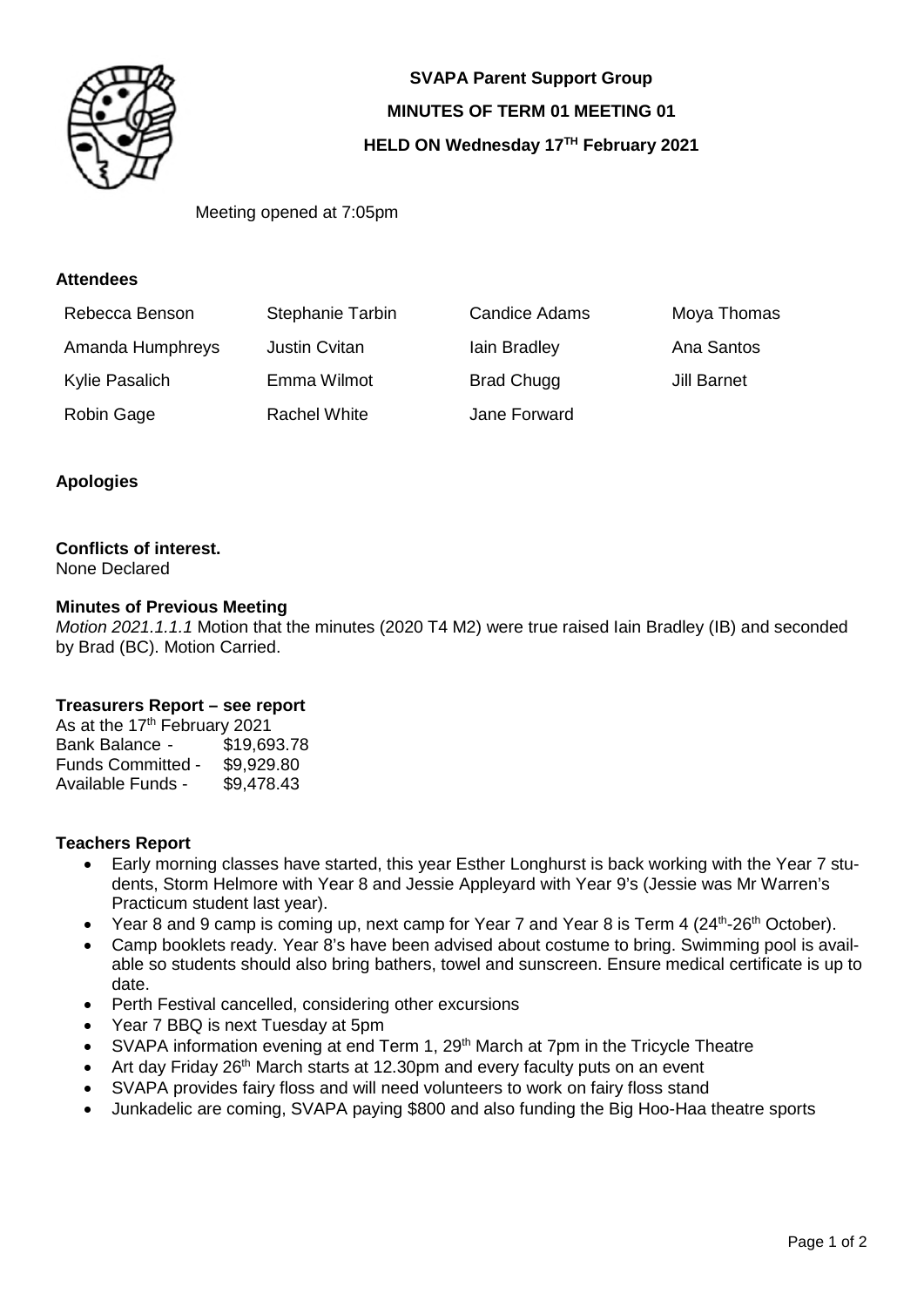#### **General Business**

Bags, design to be decided so discuss next meeting.

*Motion 2021 1.1.2* Motion that we allocate up to \$800 to print SVAPA t-shirts raised by Iain Bradley (IB), seconded by Rebecca Thomson (RT). Motion Carried.

SVAPA t-shirts to be ordered, Iain to contact Nat.

 Amanda talked about LAA Art Auction. Cancelled last year. Previously year raised \$28,000, can't happen without parents. Input from teachers but basically run by parents. This years will be held on the 19<sup>th</sup> June. You don't need any prior experience, just enthusiasm. All sorts of roles are available, small and large. Meetings on Tuesday nights until June. First meeting of 2021 LAA Committee Tuesday 2 March at 7pm upstairs meeting room, main admin building

*All SVAPA meetings start at 7pm and go for roughly an hour. All meetings are held in the green room of the Tricycle Theatre. Entry is at the rear of the high school from the north side of Learoyd St (off Central Ave/Stancliffe St) through the senior school gates while work undertaken on D&T building. You can park in the ECU carpark.* 

Meeting closes at 8.11pm

**Next Meeting Term 1 Week 7 (2021) Wednesday the 17th February, 2021 at 7.00pm to 8.00pm**